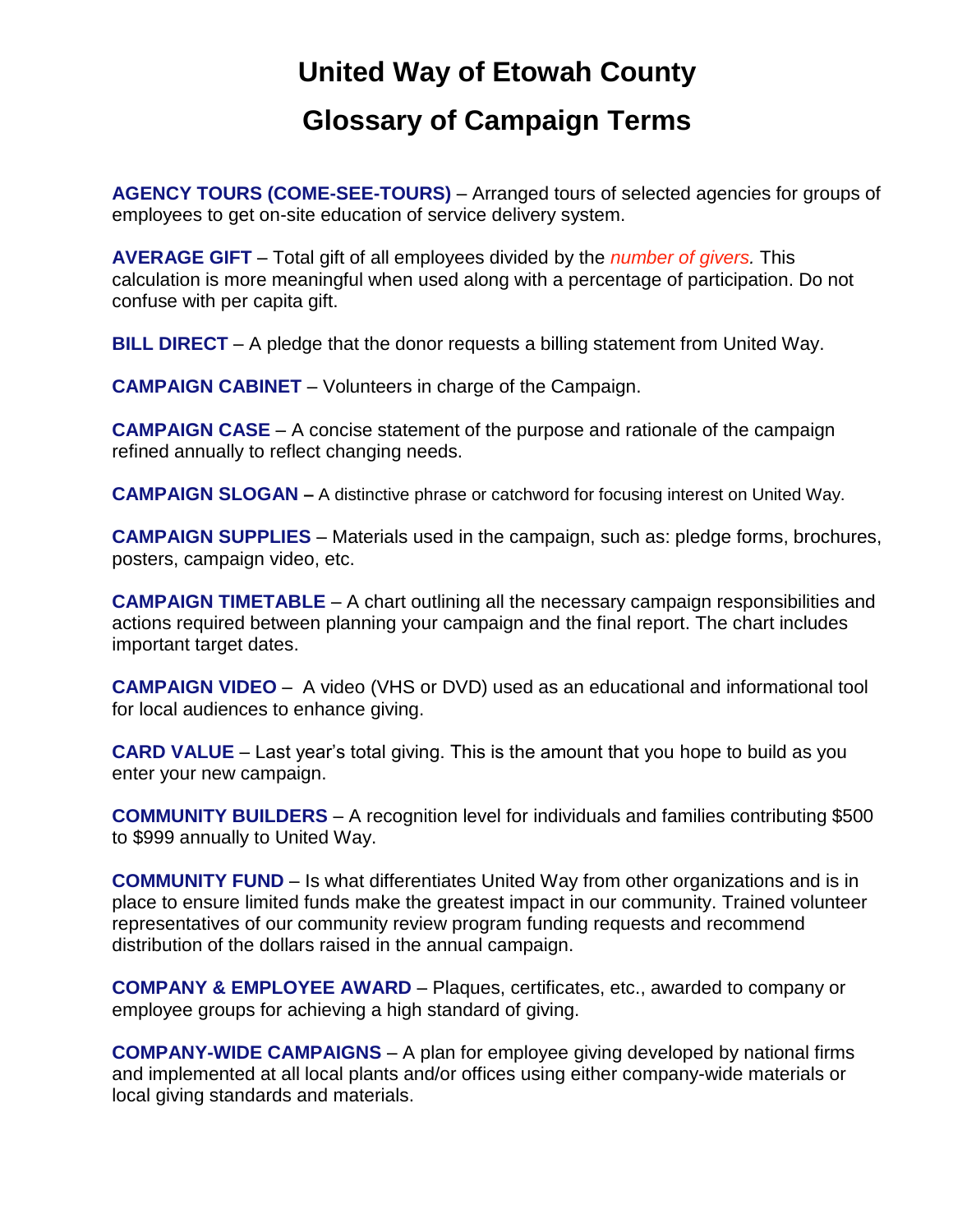**CONTINOUS GIVING** – Pledge in force without annual re-affirmation by the employee, but with option to stop, increase, or decrease at the employee's request. Works best on a percentage of salary rather than a set amount.

**CORPORATE GIFT** – An annual contribution in the name of the firm. *A corporate contribution is tax deductible to the extent of the law.*

**DESIGNATIONS** – An option provided contributors who wish to designate their gift to a specific agency or field of service.

**EMPLOYEE CAMPAIGN COORDINATORS (ECC)** – The person appointed by the management head of a firm to conduct the employee campaign for United Way.

**EMPLOYEE GIVING** – The contributions of employees at their place of employment, accomplished most successfully and effectively through a good payroll deduction plan.

**EMPLOYEE MEETING (RALLY)** – A brief meeting held on company time at which groups of employees are shown the United Way promotional film preceded by speaker (introduced by CEO or campaign coordinator) and followed by distribution and collection of pledge forms. A well-planned group meeting can be conducted in twenty minutes.

## **FAIR SHARE** – Now referred to as **"Suggested Giving Guide" Under \$20,000 annually = 0.6% (1 hour's pay per month) \$20,000-\$50,000 annually = 1% of annually salary \$50,000 and above = 2% of annual salary**

**FINAL REPORT** – The results of an organization's completed campaign which includes total dollar amount, number of contributors, total cash, total payroll deduction and number of givers.

**INFORMATION & REFERRAL (I & R)** – A United Way program dedicated to helping people in trouble or need by referring them to the proper service.

**KICKOFF** – The formal start of the campaign in the community.

**LEADERSHIP GIVING CAMPAIGN** – Separation of management personnel from general employee groups for purpose of special education and solicitation. The president or top executive determines attendees and either personally chairs the leadership giving campaign or designates a ranking executive as leadership giving campaign coordinator.

**LEADERSHIP GIVERS** – A recognition level for individuals and families contributing \$1,000 or more annually to United Way.

**LOANED EXECUTIVE (LE)** – The Loaned Executive functions as a member of a team, working directly with campaign staff and volunteers, to manage employee campaign group results. LEs work approximately 70 hours (including a 1 ½- day training session in early August) during traditional UW campaign season – August through mid-November. A loaned executive complements but does not replace the employee campaign coordinator.